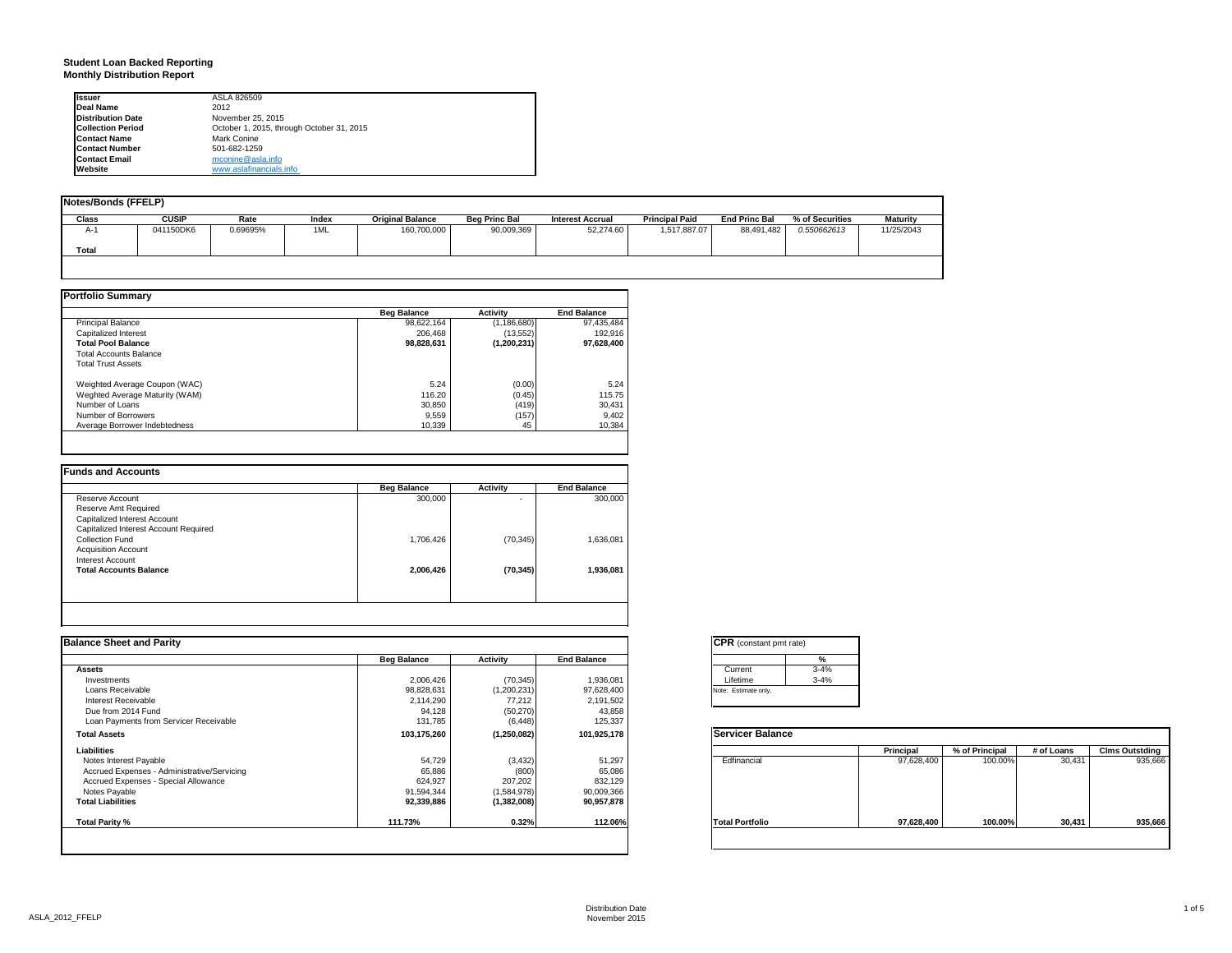#### **Student Loan Backed Reporting Monthly Distribution Report**

| <b>MORTAL DISTRIBUTION DEPOIL</b> |  |  |
|-----------------------------------|--|--|
|                                   |  |  |

|                           | # of Loans |        | <b>Principal</b> |            | % of Principal   |        | <b>WAC</b> |        | <b>WARM</b> |        |
|---------------------------|------------|--------|------------------|------------|------------------|--------|------------|--------|-------------|--------|
|                           | Beginning  | Ending | Beginning        | Ending     | <b>Beginning</b> | Ending | Beginning  | Ending | Beginning   | Ending |
| In School                 | 346        | 316    | 1,113,739        | 1,019,398  | 1.13%            | 1.04%  | 5.62       | 5.55   | 119.25      | 119.43 |
| Grace                     | 191        | 210    | 620,301          | 678,895    | 0.63%            | 0.70%  | 5.18       | 5.40   | 118.10      | 117.72 |
| Repayment                 |            |        |                  |            |                  |        |            |        |             |        |
| Current                   | 17,998     | 17,354 | 53,348,587       | 51,315,282 | 53.98%           | 52.56% | 5.34       | 5.35   | 119.20      | 118.87 |
| 31-60 Days Delinquent     | 837        | 1,030  | 2,701,535        | 3,484,490  | 2.73%            | 3.57%  | 5.42       | 5.30   | 117.47      | 118.48 |
| 61-90 Days Delinquent     | 679        | 585    | 2,460,236        | 1,951,714  | 2.49%            | 2.00%  | 5.37       | 5.53   | 118.25      | 116.95 |
| 91-120 Days Delingent     | 506        | 478    | 1,780,144        | 1,721,189  | 1.80%            | 1.76%  | 5.40       | 5.29   | 111.62      | 115.98 |
| 121-180 Days Delinquent   | 815        | 764    | 2,841,170        | 2,672,692  | 2.87%            | 2.74%  | 5.07       | 5.34   | 117.02      | 119.44 |
| 181-270 Days Delinquent   | 634        | 696    | 2,253,051        | 2,480,021  | 2.28%            | 2.54%  | 5.38       | 5.27   | 103.88      | 105.27 |
| 271+ Days Delinquent      | 334        | 297    | 1,180,608        | 1,071,480  | 1.19%            | 1.10%  | 5.30       | 5.28   | 113.76      | 107.39 |
| <b>Total Repayment</b>    | 21,803     | 21,204 | 66,565,332       | 64,696,868 | 67.35%           | 66.27% | 5.33       | 5.35   | 118.18      | 118.03 |
| Forbearance               | 3,768      | 3,894  | 14,845,209       | 15,188,753 | 15.02%           | 15.56% | 5.46       | 5.38   | 121.99      | 119.29 |
| Deferment                 | 4,582      | 4,565  | 15,071,619       | 15,153,677 | 15.25%           | 15.52% | 5.28       | 5.29   | 116.72      | 116.73 |
| <b>Claims in Progress</b> | 160        | 234    | 612,431          | 861,423    | 0.62%            | 0.88%  | 5.37       | 5.32   | 109.83      | 124.67 |
| Claims Denied             |            |        |                  | 29,386     |                  | 0.03%  |            | 3.99   |             | 101.89 |
| <b>Total Portfolio</b>    | 30,850     | 30,431 | 98,828,631       | 97,628,400 | 100%             | 100%   | 5.35       | 5.35   | 118.49      | 118.09 |

### **Delinquency Status**

|                                     | # of Loans       |        | <b>Principal</b> |            |           | % of Principal |                  | <b>WAC</b> | <b>WARM</b>      |        |
|-------------------------------------|------------------|--------|------------------|------------|-----------|----------------|------------------|------------|------------------|--------|
|                                     | <b>Beginning</b> | Endina | <b>Beginning</b> | Endina     | Beginning | Ending         | <b>Beginning</b> | Ending     | <b>Beginning</b> | Ending |
| Current                             | 17,998           | 17,354 | 53,348,587       | 51,315,282 | 80.14%    | 79.32%         | 5.34             | 5.35       | 119.20           | 118.87 |
| 31-60 Days Delinquent               | 837              | 1,030  | 2,701,535        | 3,484,490  | 4.06%     | 5.39%          | 5.42             | 5.30       | 117.47           | 118.48 |
| 61-90 Days Delinquent               | 679              | 585    | 2,460,236        | 1,951,714  | 3.70%     | 3.02%          | 5.37             | 5.53       | 118.25           | 116.95 |
| 91-120 Days Delingent               | 506              | 478    | 1,780,144        | 1,721,189  | 2.67%     | 2.66%          | 5.40             | 5.29       | 111.62           | 115.98 |
| 121-180 Days Delinquent             | 815              | 764    | 2,841,170        | 2,672,692  | 4.27%     | 4.13%          | 5.07             | 5.34       | 117.02           | 119.44 |
| 181-270 Days Delinquent             | 634              | 696    | 2,253,051        | 2,480,021  | 3.38%     | 3.83%          | 5.38             | 5.27       | 103.88           | 105.27 |
| 271+ Days Delinquent                | 334              | 297    | 1,180,608        | 1,071,480  | 1.77%     | 1.66%          | 5.30             | 5.28       | 113.76           | 107.39 |
| <b>Total Portfolio in Repayment</b> | 21,803           | 21,204 | 66,565,332       | 64,696,868 | 100.00%   | 100.00%        | 5.33             | 5.35       | 118.18           | 118.03 |

| Portfolio by Loan Type           |                  |        |            |            |                  |         |                  |        |             |        |  |
|----------------------------------|------------------|--------|------------|------------|------------------|---------|------------------|--------|-------------|--------|--|
|                                  | # of Loans       |        | Principal  |            | % of Principal   |         | <b>WAC</b>       |        | <b>WARM</b> |        |  |
|                                  | <b>Beginning</b> | Ending | Beginning  | Ending     | <b>Beainning</b> | Ending  | <b>Beginning</b> | Ending | Beginning   | Ending |  |
| Subsidized Consolidation Loans   |                  |        |            |            |                  |         |                  |        |             |        |  |
| Unsubsidized Consolidation Loans |                  |        |            |            |                  |         |                  |        |             |        |  |
| Subsidized Stafford Loans        | 17,302           | 17,047 | 45.489.445 | 44.876.089 | 46.03%           | 45.97%  | 5.19             | 5.19   | 114.26      | 113.89 |  |
| Unsubsidized Stafford Loans      | 12,623           | 12,473 | 49,957,248 | 49,430,533 | 50.55%           | 50.63%  | 5.31             | 5.31   | 124.07      | 123.57 |  |
| PLUS/GradPLUS Loans              | 925              | 911    | 3,381,938  | 3,321,779  | 3.42%            | 3.40%   | 7.96             | 7.95   | 92.81       | 93.19  |  |
| SLS Loans                        |                  |        |            |            |                  |         |                  |        |             |        |  |
| <b>Total Portfolio</b>           | 30,850           | 30,431 | 98,828,631 | 97,628,400 | 100.00%          | 100.00% | 5.35             | 5.35   | 118.49      | 118.09 |  |

| Portfolio by Program Type                  |                  |        |                  |            |                |         |                  |        |             |        |  |
|--------------------------------------------|------------------|--------|------------------|------------|----------------|---------|------------------|--------|-------------|--------|--|
|                                            | # of Loans       |        | Principal        |            | % of Principal |         | <b>WAC</b>       |        | <b>WARM</b> |        |  |
|                                            | <b>Beainning</b> | Endina | <b>Beainning</b> | Endina     | Beainnina      | Endina  | <b>Beginning</b> | Endina | Beainnina   | Ending |  |
| Graduate / 4-Year Loans                    | 23,892           | 23,568 | 79,830,541       | 78,806,597 | 80.78%         | 80.72%  | 5.35             | 5.34   | 119.47      | 118.98 |  |
| 2-Year Loans                               | 6,355            | 6,270  | 17,603,597       | 17,439,283 | 17.81%         | 17.86%  | 5.35             | 5.36   | 114.68      | 114.56 |  |
| Proprietary / Technical / Vocational Loans | 602              | 592    | 1,392,548        | 1,380,575  | 1.41%          | 1.41%   | 5.37             | 5.37   | 110.48      | 111.75 |  |
| Unknown (Consolidation) Loans              |                  |        |                  |            |                |         |                  |        |             |        |  |
| Other Loans                                |                  |        | 1,945            | 1.945      | 0.002%         | 0.002%  | 6.80             | 6.80   | 114.00      | 113.00 |  |
| <b>Total Portfolio</b>                     | 30,850           | 30,431 | 98,828,631       | 97,628,400 | 100.00%        | 100.00% | 5.35             | 5.35   | 118.49      | 118.09 |  |

|                        |                  | # of Loans |                  | <b>Principal</b> |                  | % of Principal |  |
|------------------------|------------------|------------|------------------|------------------|------------------|----------------|--|
|                        | <b>Beginning</b> | Endina     | <b>Beginning</b> | Endina           | <b>Beginning</b> | Ending         |  |
| <b>Fixed Loans</b>     | 18.229           | 18,004     | 65,591,237       | 64,765,445       | 66.37%           | 66.34%         |  |
| Variable Loans         | 12,621           | 12,427     | 33,237,395       | 32,862,956       | 33.63%           | 33.66%         |  |
| T-Bill Loans           | 12,621           | 12,427     | 33,237,395       | 32,862,956       | 33.63%           | 33.66%         |  |
| CMT Loans              |                  |            |                  |                  |                  |                |  |
| <b>Total Portfolio</b> | 30,850           | 30,431     | 98,828,631       | 97,628,400       | 100.00%          | 100.00%        |  |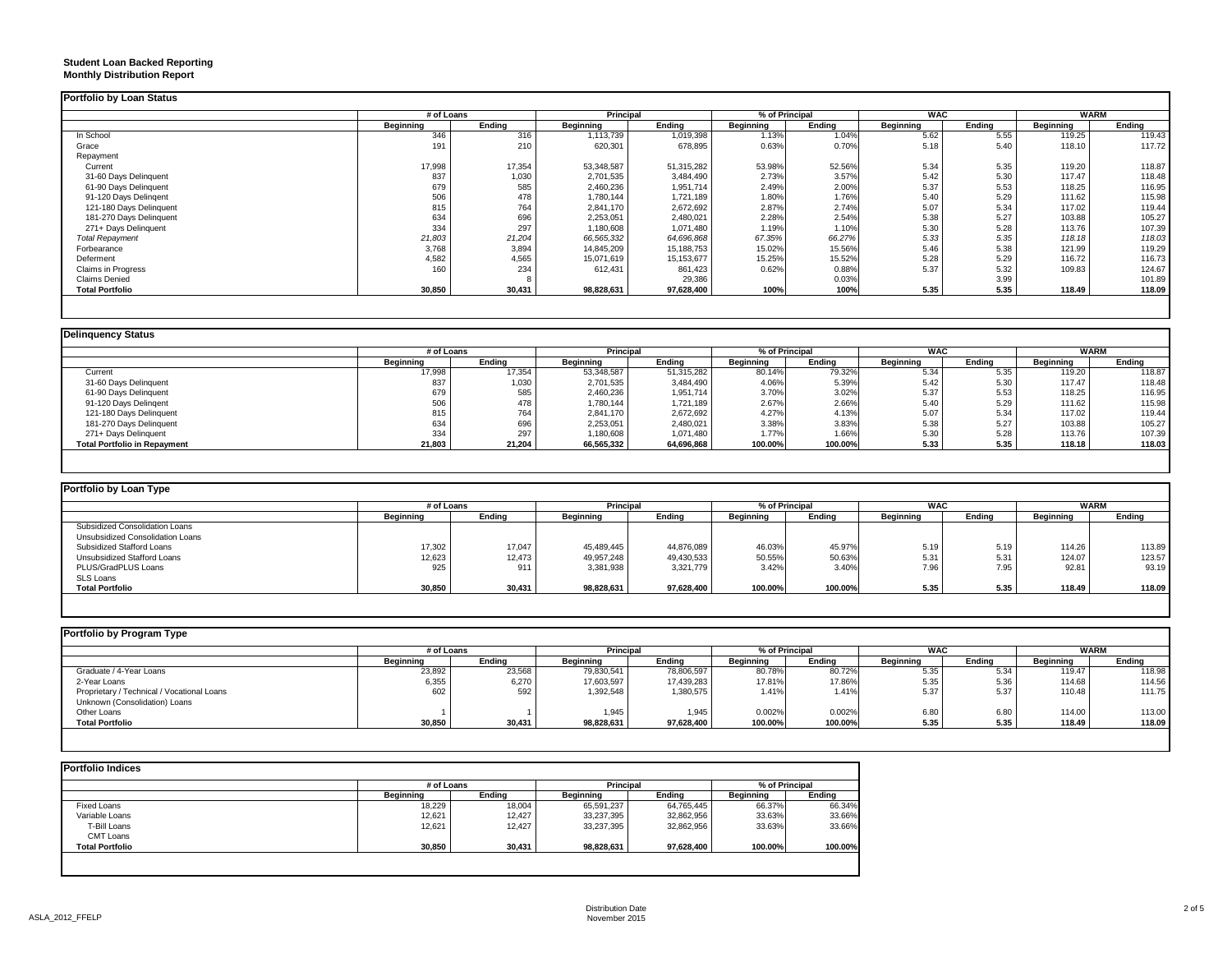**Distribution Date** November 25, 2015<br> **Collection Period** Collection Contract Device A November 25, 2015 October 1, 2015, through October 31, 2015

## **Collection Activity**

| Beginning Balance - October 1, 2015<br><b>Collection Amount Received</b><br>Recoveries<br>Reserve Account<br><b>Excess of Required Reserve Account</b><br>Interest on Investment Earnings | 1,706,426<br>1,635,889<br>191 |
|-------------------------------------------------------------------------------------------------------------------------------------------------------------------------------------------|-------------------------------|
|                                                                                                                                                                                           |                               |
|                                                                                                                                                                                           |                               |
|                                                                                                                                                                                           |                               |
|                                                                                                                                                                                           |                               |
|                                                                                                                                                                                           |                               |
|                                                                                                                                                                                           |                               |
|                                                                                                                                                                                           |                               |
| Capitalized Interest Account (after a stepdown or release date)                                                                                                                           |                               |
| <b>Payments from Guarantor</b>                                                                                                                                                            |                               |
| Transfer from 2010 Collection Fund for correction of error                                                                                                                                |                               |
| <b>Required Repurchases</b>                                                                                                                                                               |                               |
| Special Allowance Payable to Department of Education                                                                                                                                      |                               |
| <b>Consolidation Rebate Fees</b>                                                                                                                                                          |                               |
| <b>Transfer to Capitalized Interest Fund</b>                                                                                                                                              |                               |
| Principal payments, interest payments, administration fees, servicing fees, and trustee fees                                                                                              | (1,706,426)                   |
| <b>Transfer to Department Rebate Fund</b>                                                                                                                                                 |                               |
| <b>Total Available Funds</b>                                                                                                                                                              | 1,636,081                     |

| <b>Fees Due for Current Period</b> | as of 10/31/2015 |
|------------------------------------|------------------|
| Indenture Trustee Fees             | 833.33           |
| <b>Servicing Fees</b>              | 56,950           |
| <b>Administration Fees</b>         | 8,136            |
| Late Fees                          |                  |
| <b>Other Fees</b>                  |                  |
| <b>Total Fees</b>                  | 65.086           |

| <b>ICumulative Default Rate</b>                                                                                   | as of 10/31/2015    |
|-------------------------------------------------------------------------------------------------------------------|---------------------|
| Current Period Defaults (\$)                                                                                      | 530,852.33          |
| Cumulative Defaults (\$)                                                                                          | 26.661.110.43       |
| Cumulative Default (% of original pool balance)                                                                   | 16.61%              |
| Cumulative Default (% of cumulative entered repayment balance) <sup>a</sup>                                       | 27.79%              |
| Current Period Payments (Recoveries) from Guarantor (\$)                                                          | 324,149.52          |
| Current Period Borrower Recoveries (\$)                                                                           | n/a                 |
| Cumulative Recoveries (\$) <sup>b</sup>                                                                           | \$<br>24,572,906.72 |
| Cumulative Recovery Rate (%)                                                                                      | 92.17%              |
| Cumulative Net Loss Rate (%)                                                                                      | 1.30%               |
| Servicer Reject Rate (FFELP) (%)                                                                                  |                     |
| Cumulative Servicer Reject Rate (FFELP) (%)                                                                       |                     |
| Repayment balance includes all repayment loans with the exception of balances in claim status<br>$\boldsymbol{a}$ |                     |
| Cumulative Recoveries includes 97% of claims in progress balances<br>b)                                           |                     |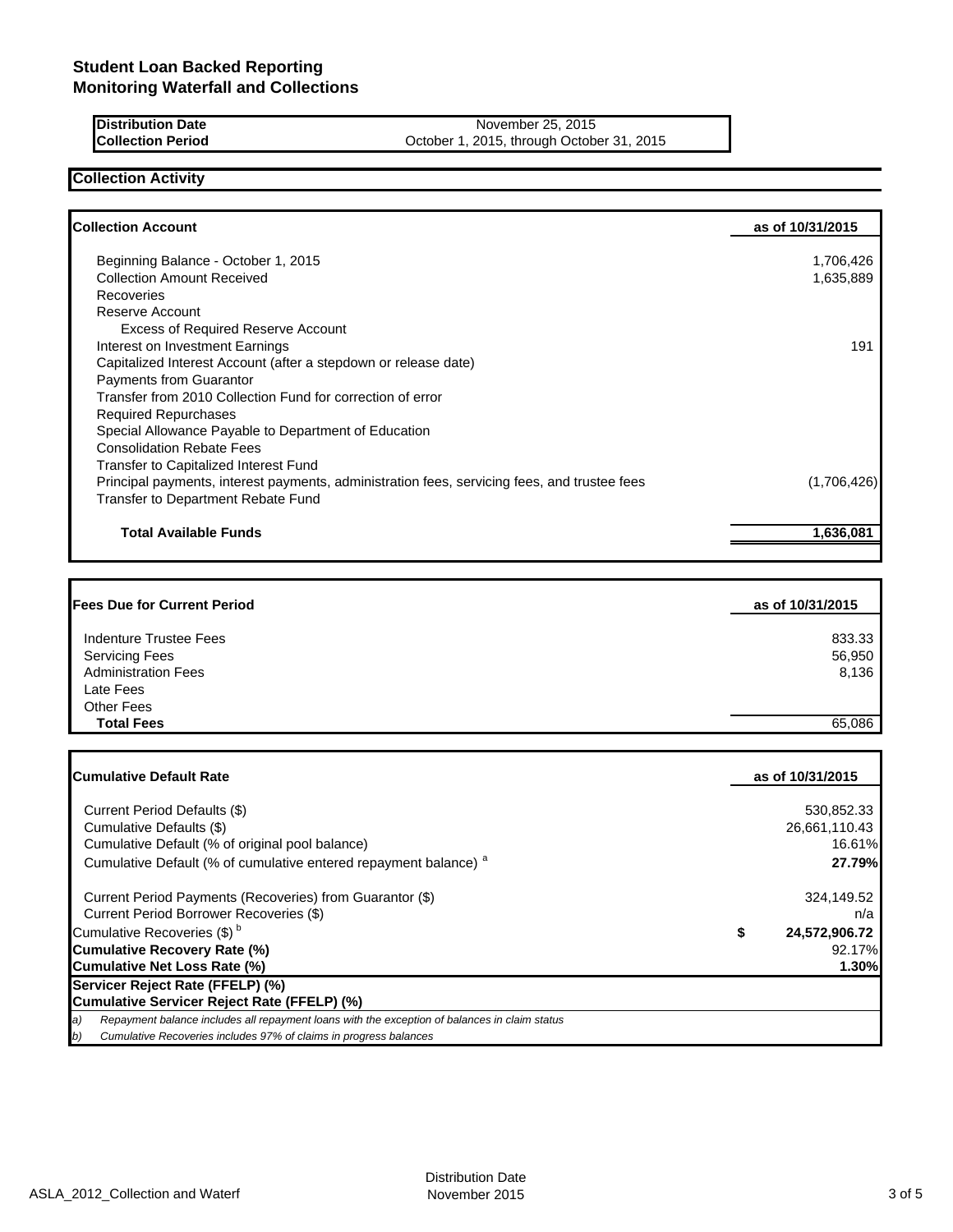# **Waterfall Activity**

| <b>Amount Due</b> | <b>Amount Remaining</b> |
|-------------------|-------------------------|
|                   | 1,636,081               |
|                   |                         |
| 833.33            | 1,635,247               |
| 56,950            | 1,578,297               |
| 8,136             | 1,570,161               |
| 52,274.60         | 1,517,887               |
|                   |                         |
| 1,517,887.07      | (0)                     |
|                   |                         |

| <b>Principal and Interest Distributions</b> | Class A-1    |
|---------------------------------------------|--------------|
| Monthly Interest Due                        | 52,274.60    |
| Monthly Interest Paid                       | 52,274.60    |
| Interest Shortfall                          |              |
| Interest Carryover Due                      | 0            |
| Interest Carryover Paid                     | 0            |
| <b>Interest Carryover</b>                   | 0            |
| Monthly Principal Distribution Amount       | 1,517,887.07 |
| Monthly Principal Paid                      | 1,517,887.07 |
| Shortfall                                   | 0            |
| <b>Total Distribution Amount</b>            | 1,570,161.67 |
|                                             |              |
|                                             |              |